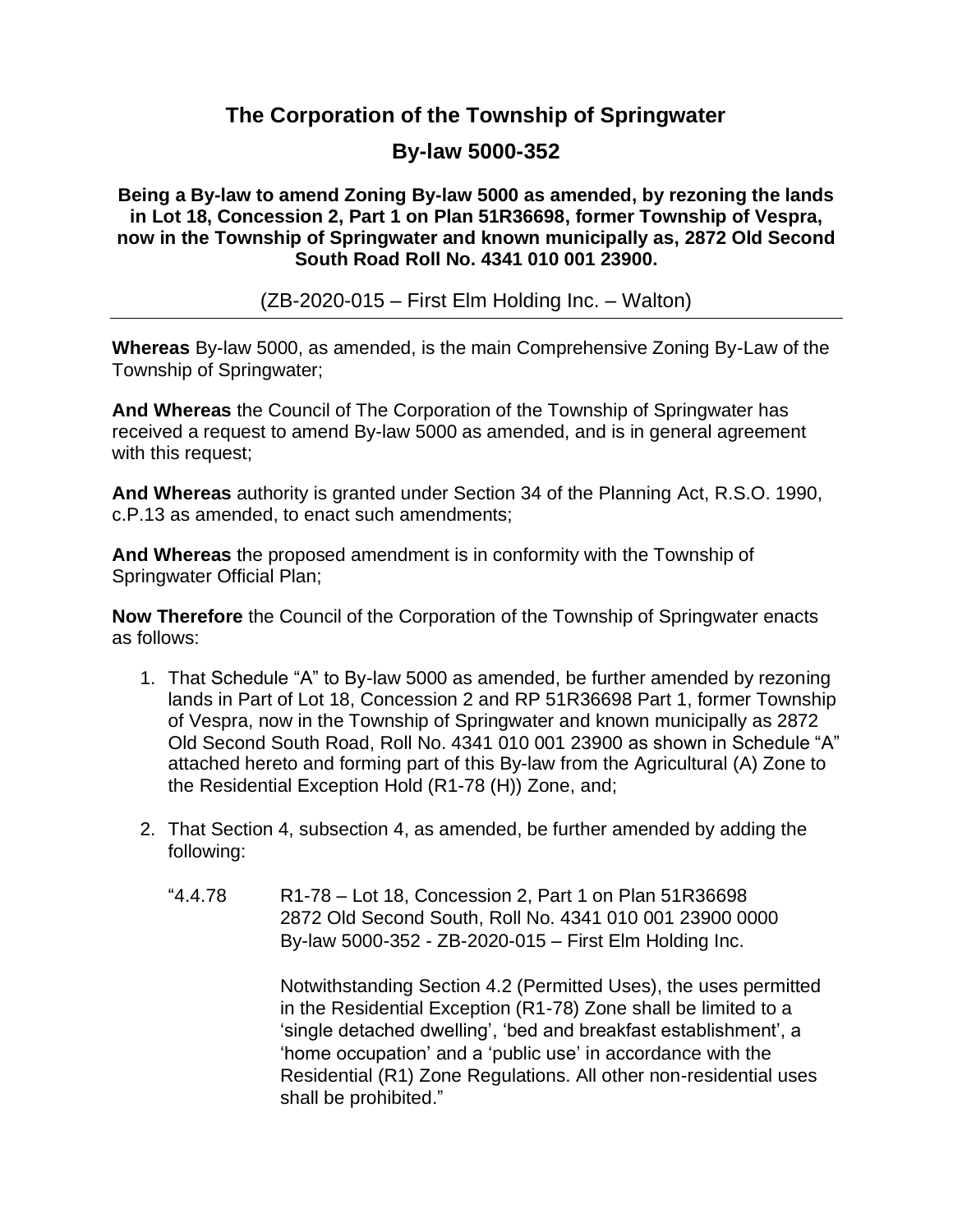#### **Holding (H) Provision**

**I**n order to ensure the municipality is satisfied that proposed future lots can be adequately serviced, a Holding (H) provision has been applied pursuant to Section 36 of the Planning Act, R.S.O. 1990, c. P.13, as amended. The Holding (H) provision shall be lifted upon the developer entering into a Consent Development Agreement with the municipality."

3. That this By-law shall take effect and come into force pursuant to the provisions of and regulations made under the Planning Act, R.S.O. 1990, c.P.13, as amended.

**Read a First, Second and Third Time and Finally Passed this 4 th day of May, 2022.**

Original signed by:

Don Allen, Mayor

Original signed by: Renée Ainsworth, Clerk